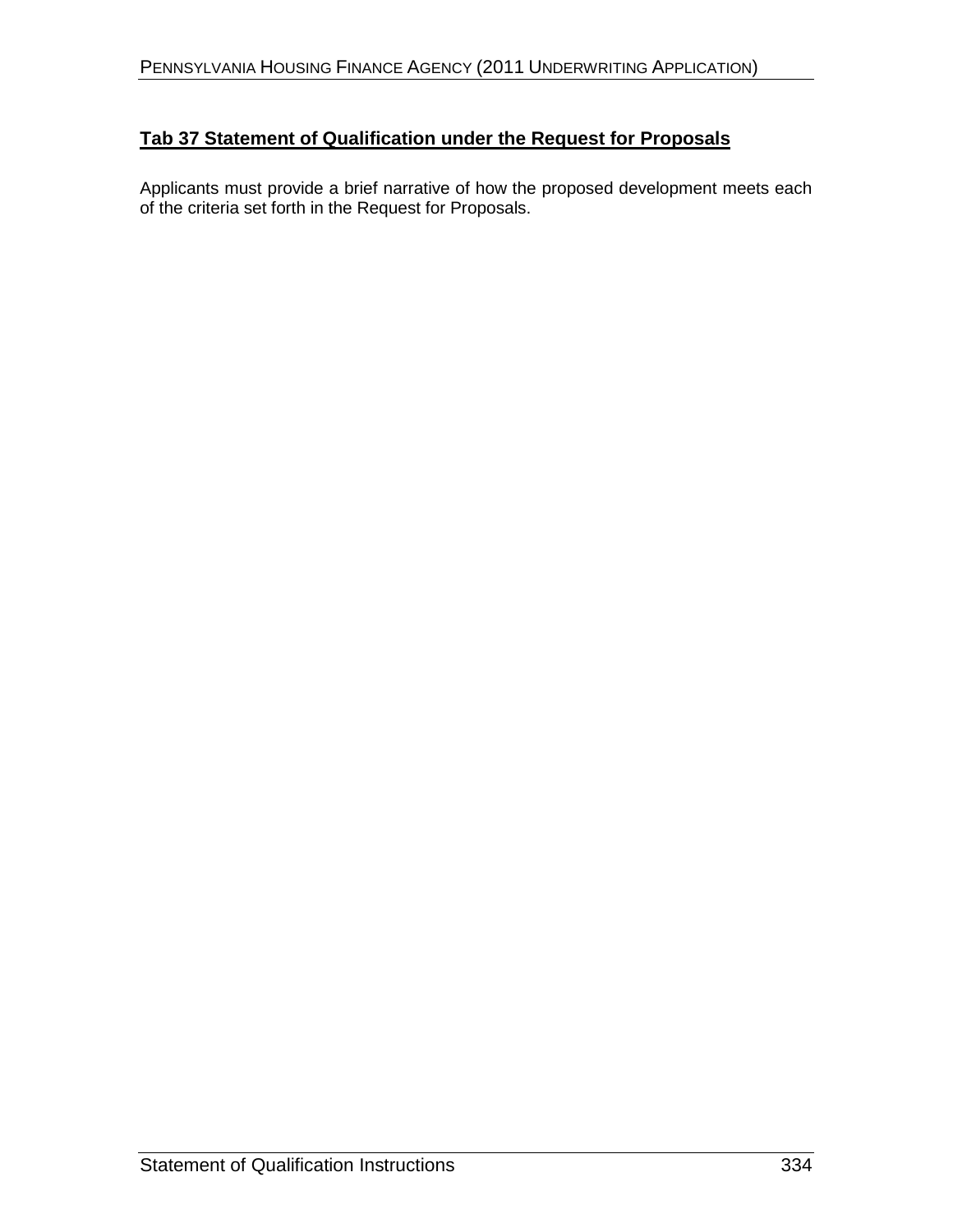### **Tab 38 Statement of Qualification for Tax Exempt Financing**

Applicants must describe how the financing structure and plan qualifies under Section 147 of the Internal Revenue Code. (The Agency may also require submission of an opinion of qualified counsel that the development qualifies as a tax-exempt qualified residential rental facility.)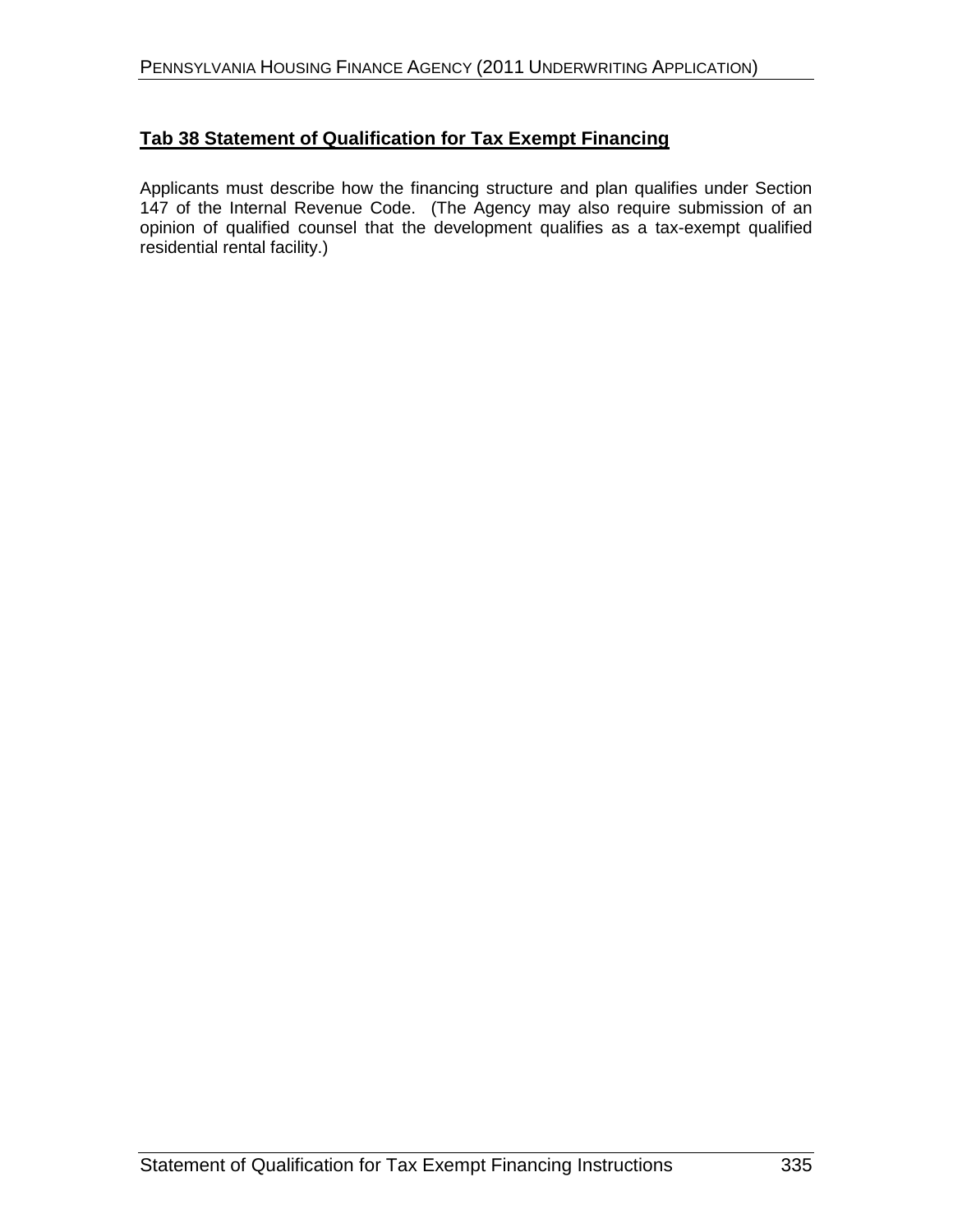### **Tab 39 Statement of Qualification for Tax Credits**

Applicants must describe how the proposed development will qualify for Tax Credits under Section 42 of the Internal Revenue Code of 1986, as amended. (The Agency may also require submission of an opinion of qualified counsel that the development qualifies under Section 42 of the Code.)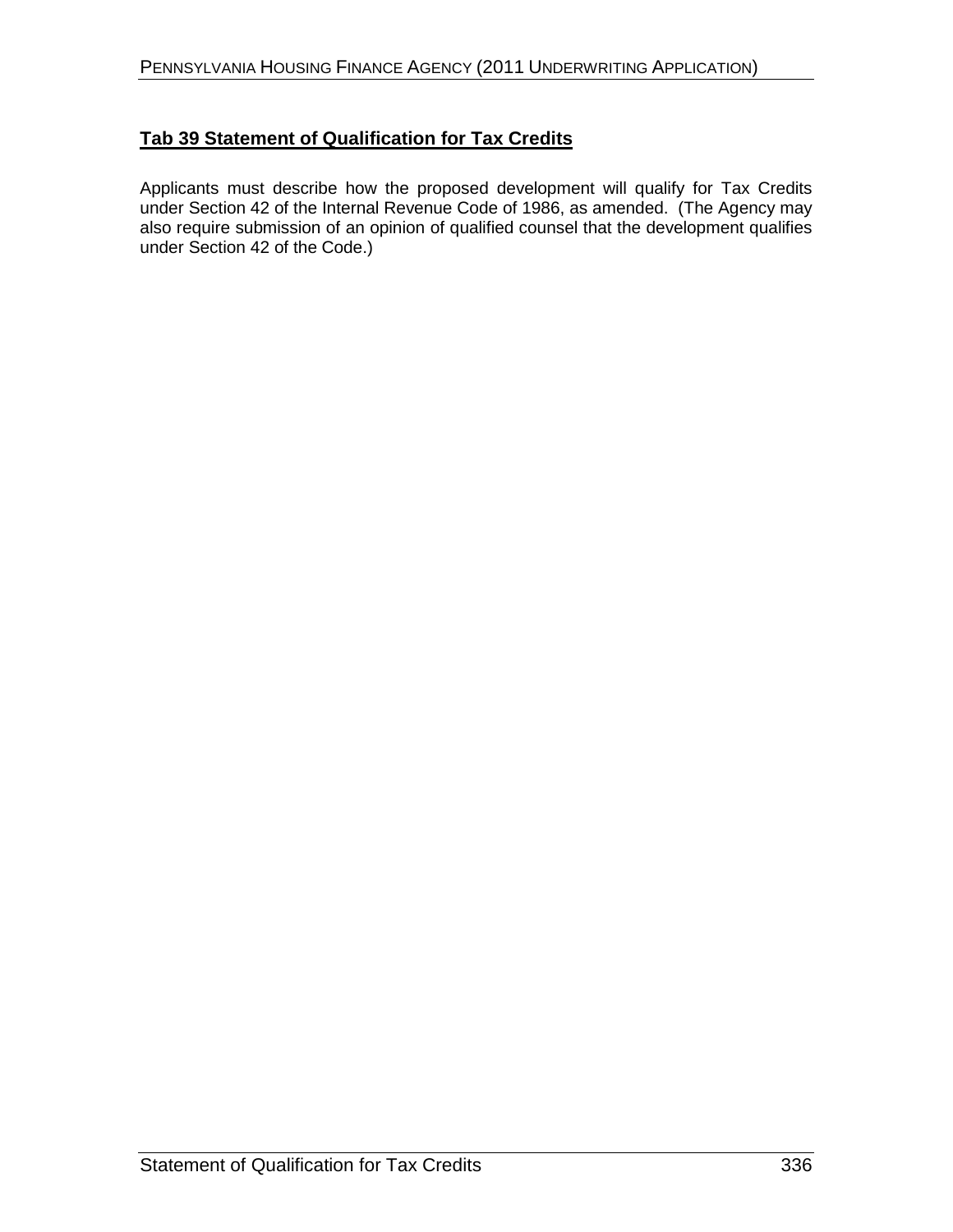### **Tab 40 Letter Outlining Bond Financing Strategies**

Applicants must include a letter, addressed to the Agency, signed by both the owner, general partner, or sponsor and the proposed bond issuer outlining the bond financing structure and identifying each of the following (with names, addresses, and phone numbers):

- 1) The proposed bond issuer (if other than PHFA);
- 2) Development ownership entity and principal partners or guarantors;
- 3) Bond counsel to the issuer;
- 4) Underwriters or placement agents, if any;
- 5) Underwriter's counsel, if any; and
- 6) All other entities involved in the financing (i.e., rating agencies; bond insurer; letter of credit bank; and credit enhancement entity).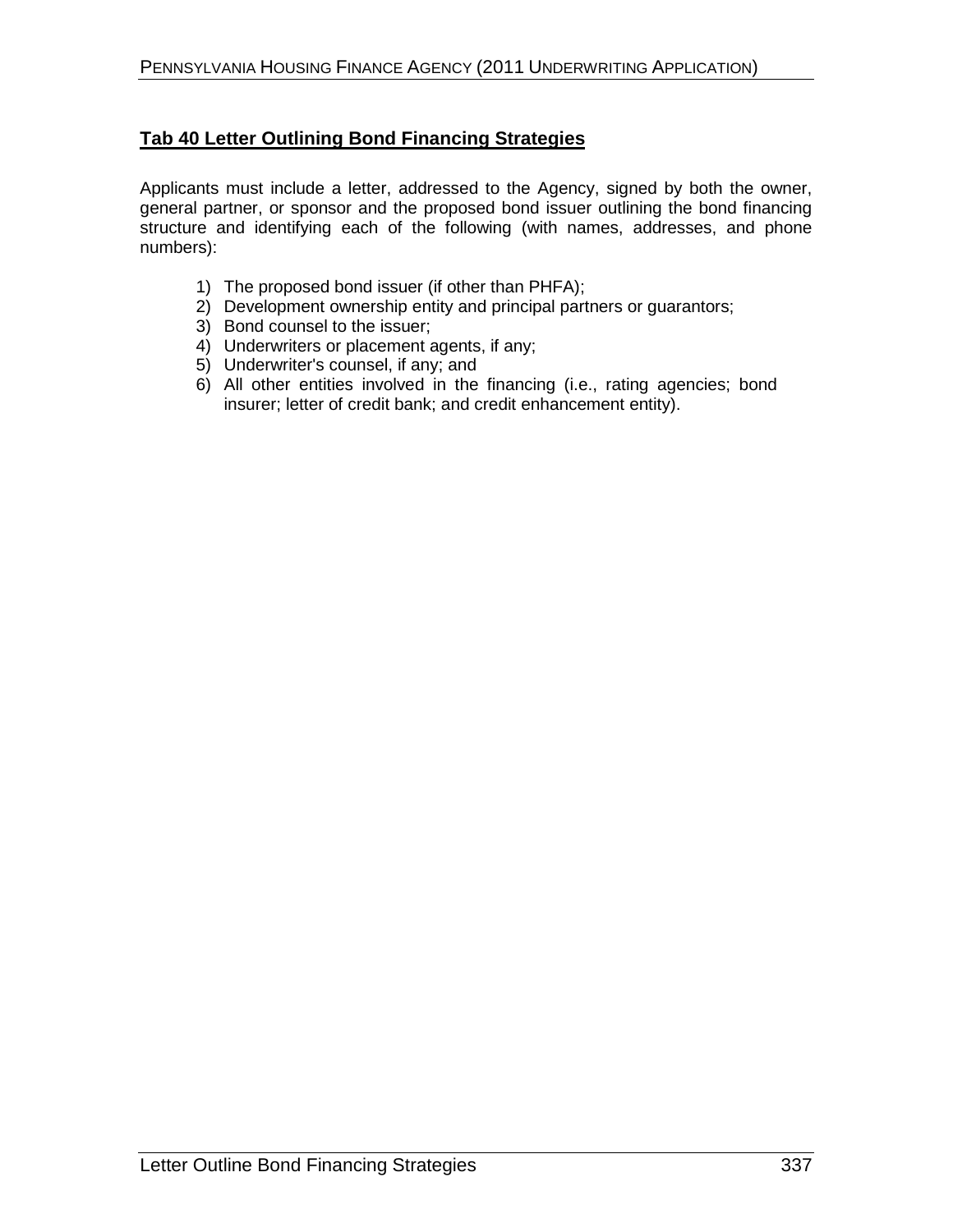# **Tab 41 Qualification of Bond Financing Team**

Applicants must provide qualification of the bond financing team including a description of previous experience in low income housing finance.